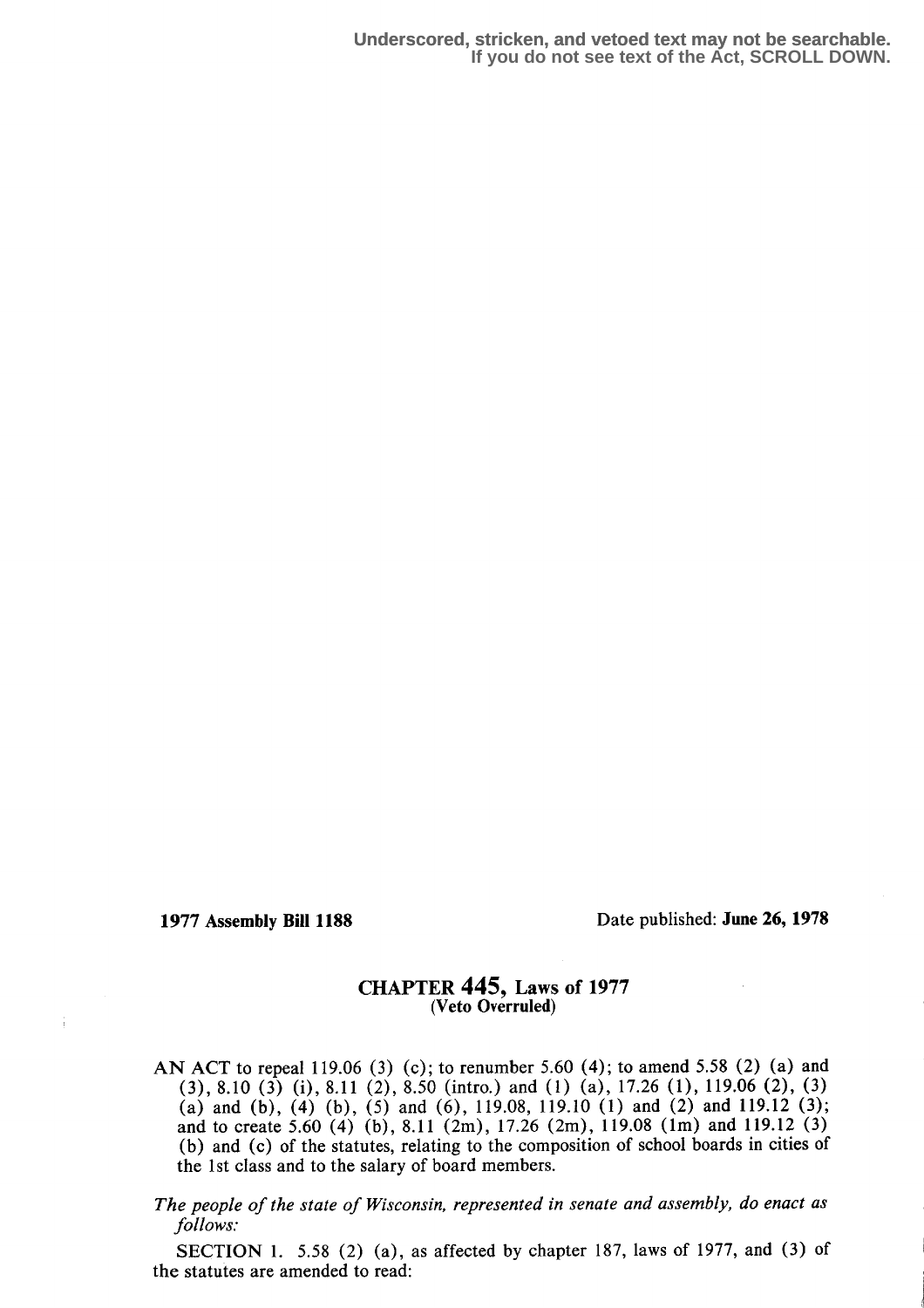# 1965 CHAPTER 445

5.58 (2) (a) There shall be one separate ballot for state superintendent, judicial officers, county executive under ss . 59.031 and 59.032 and county supervisors. In counties over 500,000 population the ballot also shall include those offices under s. 8.11 (2)  $\frac{and (2m)}{m}$ . The arrangement of names for state superintendent, justices, court of appeals judge, circuit court judge, and for county judge where the district comprises more than one county, shall be determined by the board under s. 5.60. Arrangement of judicial candidates, county executive and county supervisors within a county shall be arranged by the county clerk, or by the executive secretary of the county election commission under s. 5.60. The ballot shall be in substantially the same form as annexed ballot "E" but titled, "Official Ballot for Judicial, State Superintendent of Public Instruction, County Executive and County Supervisor Primary", except that in counties having a population of 500,000 or more, it shall be titled "Official Ballot for County Officers, Judicial, State Superintendent of Public Instruction and School Board Primary".

(3) NAMES ON SPRING BALLOT. Only 2 candidates for state superintendent, for any judicial office, and in cities of the 1st class only 2 candidates for any at-large seat and any combined aldermanic district seat as are to be elected to the board of school directors, and in counties over 500,000 population only 2 candidates for a member of the county board of supervisors in each district, and twice as many candidates as are to be elected members of the board of school directors, the board of education or other elective officers receiving the highest number of votes at the primary shall be nominees for the office at the spring election and only. Only their names shall appear on the official spring ballot.

SECTION 2. 5.60 (4) of the statutes is renumbered 5.60 (4) (a).

SECTION 3. 5.60 (4) (b) of the statutes is created to read:

5.60 (4) (b) In cities of the 1st class, there shall be a separate ballot giving the names of the candidates for any combined aldermanic district seat and any at-large member seat to be filled on the board of school directors. The names for the at-large seat shall be placed in the same column.

SECTION 4. 8.10 (3) (i) of the statutes is amended to read:

8.10 (3) (i) For city offices in 1st class cities, not less than 1,500 nor more than 3,000 electors for city-wide offices  $\text{and}_1$  not less than 200 nor more than 400 electors for aldermen elected from aldermanic districts and not less than 400 nor more than 800 electors for members of the board of school directors elected from combined aldermanic districts.

SECTION 5. 8.11 (2) of the statutes is amended to read:

8.11 (2) MILWAUKEE COUNTY. A primary shall be held in counties over 500,000 population whenever there are more than twice the number of candidates to be elected to any judicial office within the county or to the county board of supervisors from any one district. A primary shall be held in municipalities in counties over 500,000 population whenever there are more than twice the number of candidates to be elected to the board of school directors or board of education from any given area except in cities of the 1st class.

SECTION 6. 8.11 (2m) of the statutes is created to read:

5.11 (2m) PRIMARY. A primary shall be held in cities of the 1st class whenever there are more than 2 candidates for any at-large seat or any combined aldermanic district seat which is to be filled on the board of school directors in that year.

SECTION 7. 8.50 (intro.), and (1) (a), as affected by chapter 26, laws of 1977, of the statutes are amended to read:

8.50 Special elections. (intro.) Unless otherwise provided, this section applies to filling vacancies in the United States  $U.S.$  senate and house of representatives, executive and legislative state offices and county offices and in school boards of school districts organized under ch. 119. In addition to filling vacancies in public office by appointment, vacancies may be filled by election under this section, but no special

k

ţ.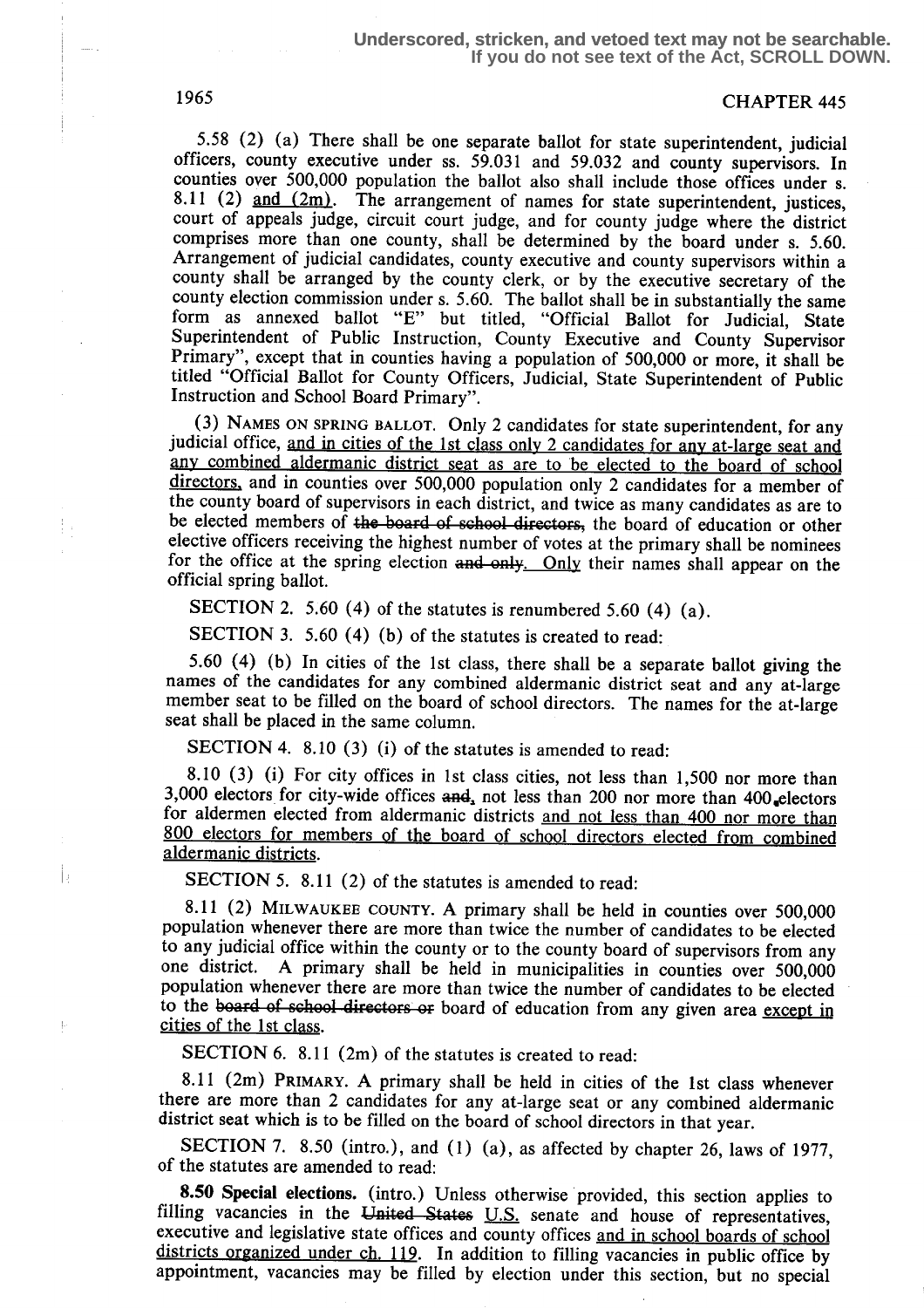# CHAPTER 445 1966

election shall be held after September 1 preceding the general election unless it is held on the same day as the general election . If the special election is held on the day of the general election, the primary, if any, for the special election shall be held on the day of the primary for the general election.

(1) (a) When there is to be a special election, the special election for governor shall be ordered by the attorney general; the special election for county clerk shall be ordered by the sheriff; the special election for any other county office shall be ordered by the county clerk except as provided in s.  $17.21$  (5); the special election for school board member in a school district organized under ch. 119 shall be ordered by the school board: and all other special elections shall be ordered by the governor. When the governor or attorney general issue the order, it shall be filed and recorded in the office of the board. When the county clerk or sheriff issue the order, it shall be filed and recorded in the office of the county clerk. When the school board of a school district organized under ch 119 issues the order, it shall be filed and recorded in the office of the city board of election commissioners.

SECTION 8. 17.26 (1) of the statutes is amended to read:

17.26 (1) In the case of common, unified and union high school districts and school districts organized under ch. 119, by appointment by the remaining members. Such appointees shall hold office until a successor is elected and takes office pursuant to under s.  $119.08-(4)$ , 120.06 (4) or 120.73 (1). The appointment shall not be for the unexpired term but shall be until such successor is elected and qualifies.

SECTION 9. 17.26 (2m) of the statutes is created to read:

17.26 (2m) In the case of a school district organized under ch. 119, by special election as provided under s. 119.08 (4) .

**SECTION** 10. 119.06 (2), (3) (a) and (b), (4) (b), (5) and (6) of the statutes are amended to read:

119.06 (2) Within 3 120 days after the date on which a city becomes a city of the 1st class, the mayor, the city treasurer, the city comptroller, the city attorney and the president of the common council of such city, acting as a commission for the city, shall meet and appoint a board of 15 members one at-large member and 8 members from districts composed of combined aldermanic districts or parts thereof, with boundary lines to coincide as closely as possible with aldermanic districts as designated by the common council. The common council shall designate which aldermanic districts or parts thereof are to be combined for each seat on the board for members appointed from combined aldermanic districts. The combined aldermanic districts shall be substantially equal in population and the boundaries of the districts shall be drawn so as to reflect a balanced representation of citizens of all areas within the city. The person appointed to represent a combined aldermanic district shall reside within the boundaries of the district as determined by the common council under this subsection.

(3) (a) Five The at-large member and  $4$  of the combined aldermanic district members shall serve for a term beginning on the first Tuesday 4th Monday of the month next following their appointment and expiring on the first Tuesday of July 4th Monday in April in the 2nd year next following the year in which a city becomes a city of the 1st class.

(b) Five Four of the combined aldermanic district members shall serve for a term beginning on the first Tuesday 4th Monday of the month next following their appointment and expiring on the first Tuesday of July 4th Monday in April in the 3rd 4th year following the year in which a city becomes a city of the 1st class.

(4) (b)  $\Theta f$  the The board members elected at the special election, 5 each shall be nominated and elected to succeed the board members appointed for the terms expiring under sub. (3) (a), and (b) and  $\left(\epsilon\right)$  and for the same terms. The terms of office of the board members elected at such special election shall begin on the first Tuesday 4th Monday of the month following the election.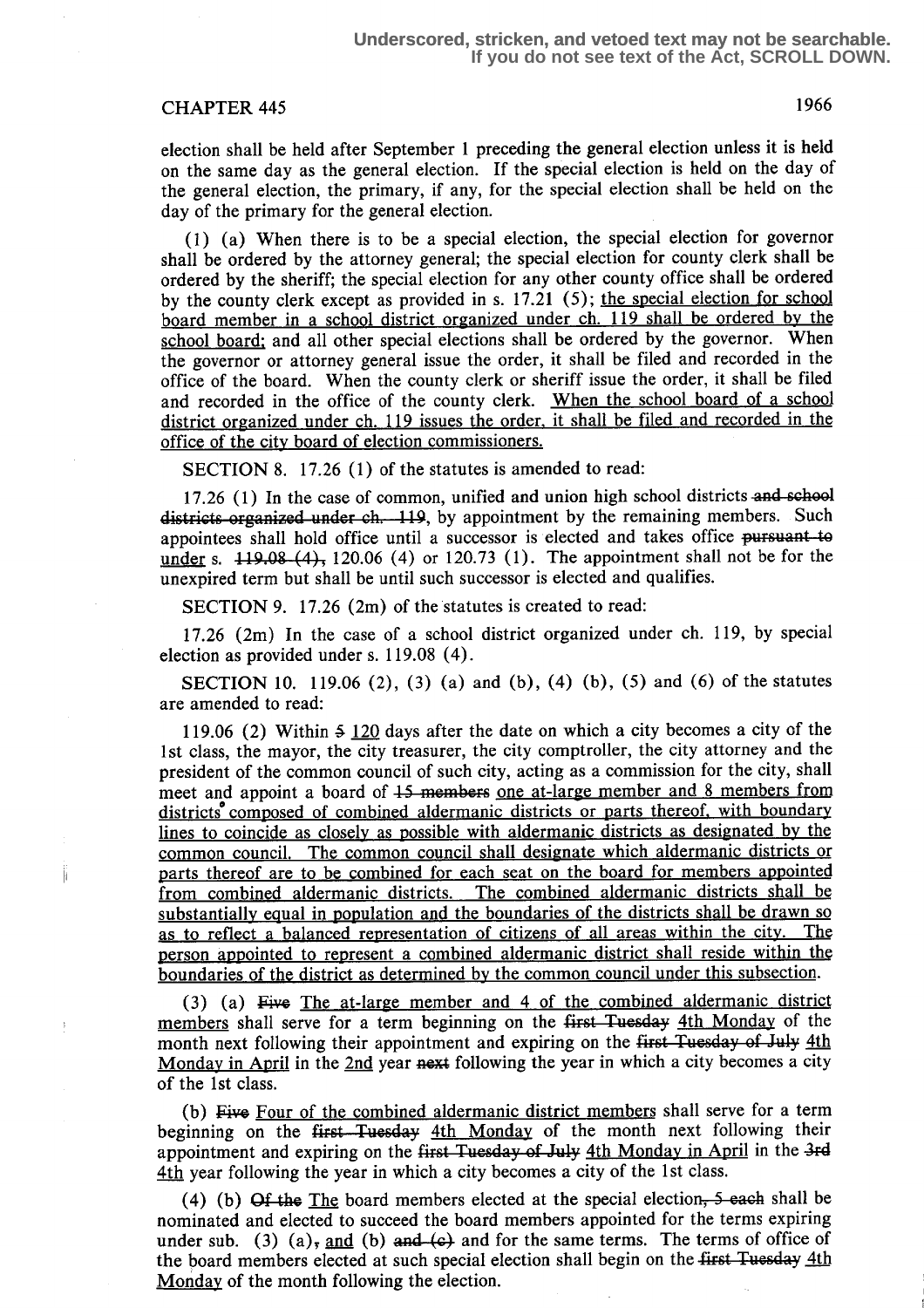1967 CHAPTER 445

(5) The board first appointed under sub. (2) or first elected at a special election under sub. (4) shall hold an organizational meeting under s. 119.10 (2) on the first Tuesday 4th Monday of the month, or the next day if the first-Tuesday 4th Monday is a legal holiday, following their appointment or election, and annually thereafter shall meet in accordance with s. 119.10 (2).

(6) Successors to board members appointed under sub. (3) or elected under sub . (4) shall be elected at the spring election immediately preceding the expiration of the terms of such board members and shall serve for 6-year 4-year terms and until their successors are elected and qualified.

SECTION 11. 119.06 (3) (c) of the statutes is repealed.

SECTION 12. 119.08 of the statutes is amended to read:

**119.08 Election of board members.** (1) The board shall consist of  $15$  members from SECTION 12. 119.08 of the statutes is amended to read:<br>119.08 Election of board members. (1) The board shall consist of 15 members from<br>the city at large one at-large member and 8 members from districts composed of<br>combine combined aldermanic districts or parts thereof, with boundary lines to coincide as closely as possible with aldermanic districts selected in accordance with this chapter. Except as provided in sub.  $(m)$ , the common council shall designate which aldermanic districts or parts thereof are to be combined for each seat on the board for members elected from combined aldermanic districts or parts thereof. The combined aldermanic districts shall be substantially equal in population and the boundaries of the districts shall be drawn so as to reflect a balanced representation of citizens in all areas within the city. The boundaries of the districts shall be redrawn by the common council, at least decennially, to reflect population shifts. The person elected to represent a combined aldermanic district shall reside within the boundaries of the district. No person is eligible to be a member of the board if he that person holds an office in any political organization or a lucrative city, county or state office, other than the office of notary public. Before taking office, the members of the board shall take the official oath of office and file it, duly certified by the officer administering the oath, with the city clerk.

(2) The electors of each combined aldermanic district shall elect one member residing within the district to represent the district. The at-large member shall be elected by the electors of the city. Board members shall be electors of the city and shall be elected biennially at the spring election. Candidates shall file for full terms or for specific unexpired terms. The primary and spring elections for board members shall be conducted by the election officials for the election of judicial or other officers held on that date. The polling places for the state, municipal or judicial election shall be the polling places for the board election and the municipal election hours shall apply. At the board election the candidates receiving the highest number of votes for the positions to be-filled each seat for which they are seeking election shall be declared elected.

(3) The regular terms of board members shall be  $6\frac{1}{4}$  years and until their successors have been elected and qualified.

(4) A vacancy on the board shall be filled by a majority vote of the remaining<br>board members. Members so selected shall serve until the first Tuesday in July<br>following the next board election special election ordered by t board members. Members so selected shall serve until the first Tuesday in July<br>following the next board election special election ordered by the board. At such election the vacancy shall be filled for the unexpired term. The election shall be held in the same manner as the regular board election. The board shall follow procedures under s. 8.50, so far as applicable.

SECTION 13. 119.08 (1m) of the statutes is created to read:

119.08 (lm) In cities of the 1st class in existence on December 1, 1978, the combinations of aldermanic districts from which the 8 board members are first to be elected are as follows:

(a) School board district 1 is composed of aldermanic districts 9 and 15.

(b) School board district 2 is composed of aldermanic districts 2 and 5.

(c) School board district 3 is composed of aldermanic districts 7 and l .

j,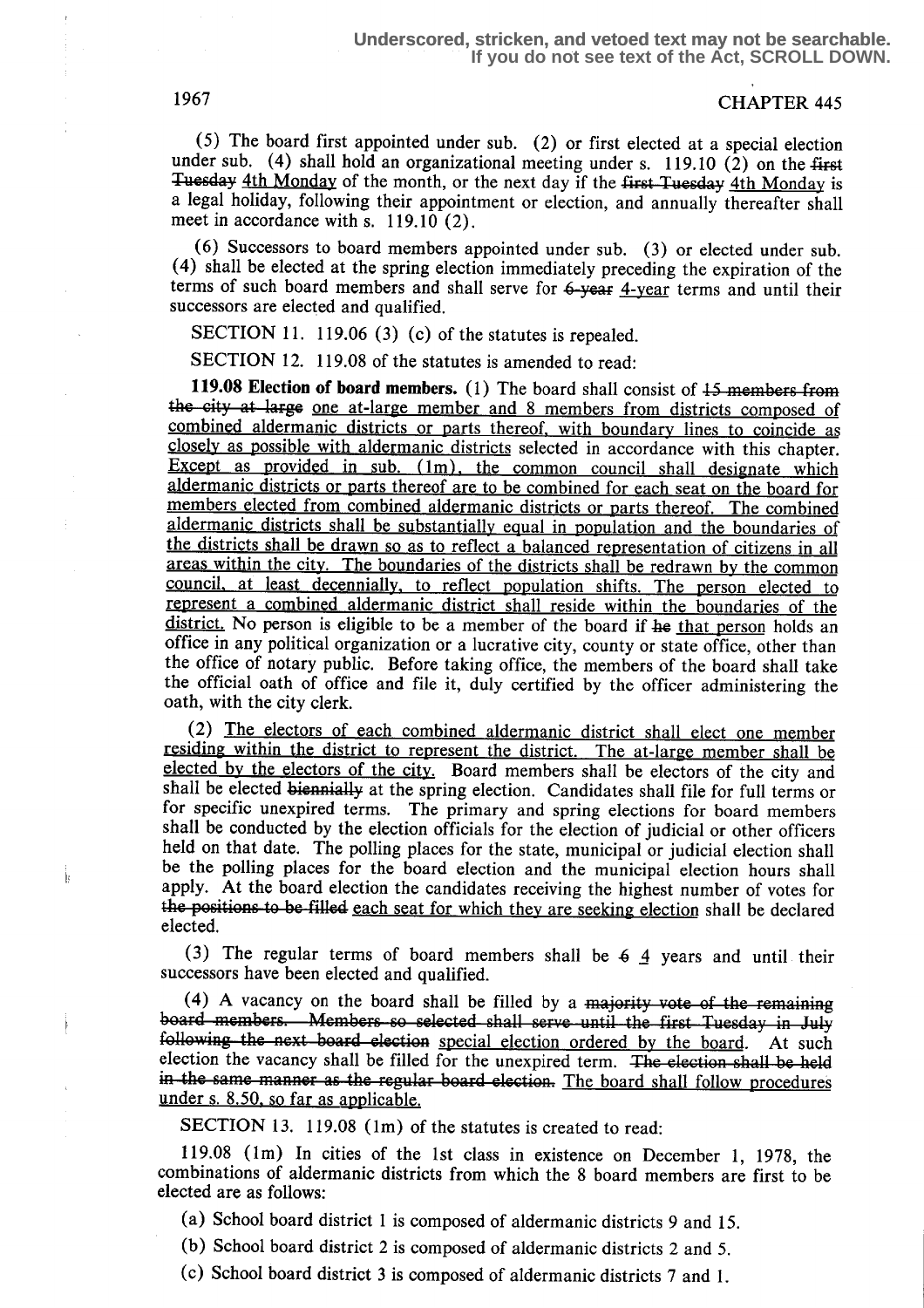#### CHAPTER 445 1968

Ťч

 $\mathbf{I}$ 

(d) School board district 4 is composed of aldermanic districts 6 and 3 .

(e) School board district 5 is composed of aldermanic districts 12 and 4.

(f) School board district 6 is composed of aldermanic districts 10 and 16.

(g) School board district 7 is composed of aldermanic districts 11 and 8.

(h) School board district 8 is composed of aldermanic districts 13 and 14.

SECTION 14. 119.10 (1) and (2) of the statutes are amended to read:

119.10 (1) The board is a continuing body. Any unfinished business before the board or any of its standing or special committees on June 30 the 4th Monday in April shall be considered as pending before the board newly organized at the following annual July meeting on such date. At its annual July April meeting, after the election of the new board president, the secretary-business manager of the board shall report to the board items of business pending before the board as a whole. After the annual July April meeting, unless otherwise directed by the board, the secretary-business manager shall report items of business which had been pending before committees of the board to the corresponding committees of the board appointed by the new president. Matters thus reported may be acted upon by the board in the same manner and with the same effect as if the board had not been newly organized.

(2) Annually on the first Tuesday in July  $4th$  Monday in April, or on the next day if the first Tuesday 4th Monday is a legal holiday, the board shall hold its organizational meeting and shall elect a president from among its members to serve for one year and until  $\frac{1}{1}$  is a successor is chosen. In the absence or during the disability of the board shall elect a president pro tempore. The board the board president, the board shall elect a president pro tempore. president shall appoint standing committees to serve for one year.

SECTION 15. 119.12 (3) of the statutes is amended to read:

119.12 (3) Each member of the board shall be paid an annual salary of  $$600$ , to in the amount set by the board. The salary shall be paid monthly.

SECTION 16. Current members; salary. Notwithstanding the treatment of section 119.12 (3) of the statutes by this act, current members of the board shall be paid an annual salary of \$600, to be paid monthly. Current members of the board shall set the amount of the salary to be paid to members of the board elected in accordance with this act.

SECTION 17. Expiration of terms of current members. The terms of members scheduled to expire on the first Tuesday in July in 1979, 1981 and 1983 shall expire on the 4th Monday in April in 1979, 1981 and 1983, respectively.

SECTION 18. Election of members in existing 1st class cities. The election of board members in existing cities of the 1st class under section 119.08 of the statutes, as affected by this act, shall take place as follows:

(1) At the expiration of the terms of the board members whose terms expire in 1979, the seats of the 5 members shall be abolished and the seats for school board districts 1, 2, 3 and 8, as created by this act, shall be filled by persons elected to 4-year terms at the 1979 spring election held to fill those seats.

(2) At the expiration of the terms of the board members whose terms expire in 1981, the seats of the 5 members shall be abolished and the seats for school board districts 4, 5, 6 and 7, as created by this act, shall be filled by persons elected to 4-year terms at the 1981 spring election held to fill those seats.

(3) At the expiration of the terms of the board members whose terms expire in 1983, the seats of the 5 members shall be abolished and the at-large seat, as created by this act, shall be filled by the person elected to a 4-year term at the 1983 spring election held to fill that seat.

SECTION 19. Boundaries may be revised by common council after 1981 election. After the election of members in 1981, the common council may proceed as provided in section 119.08 (1) of the statutes, as affected by this act, to revise the boundaries of the 8 district seats for future elections.